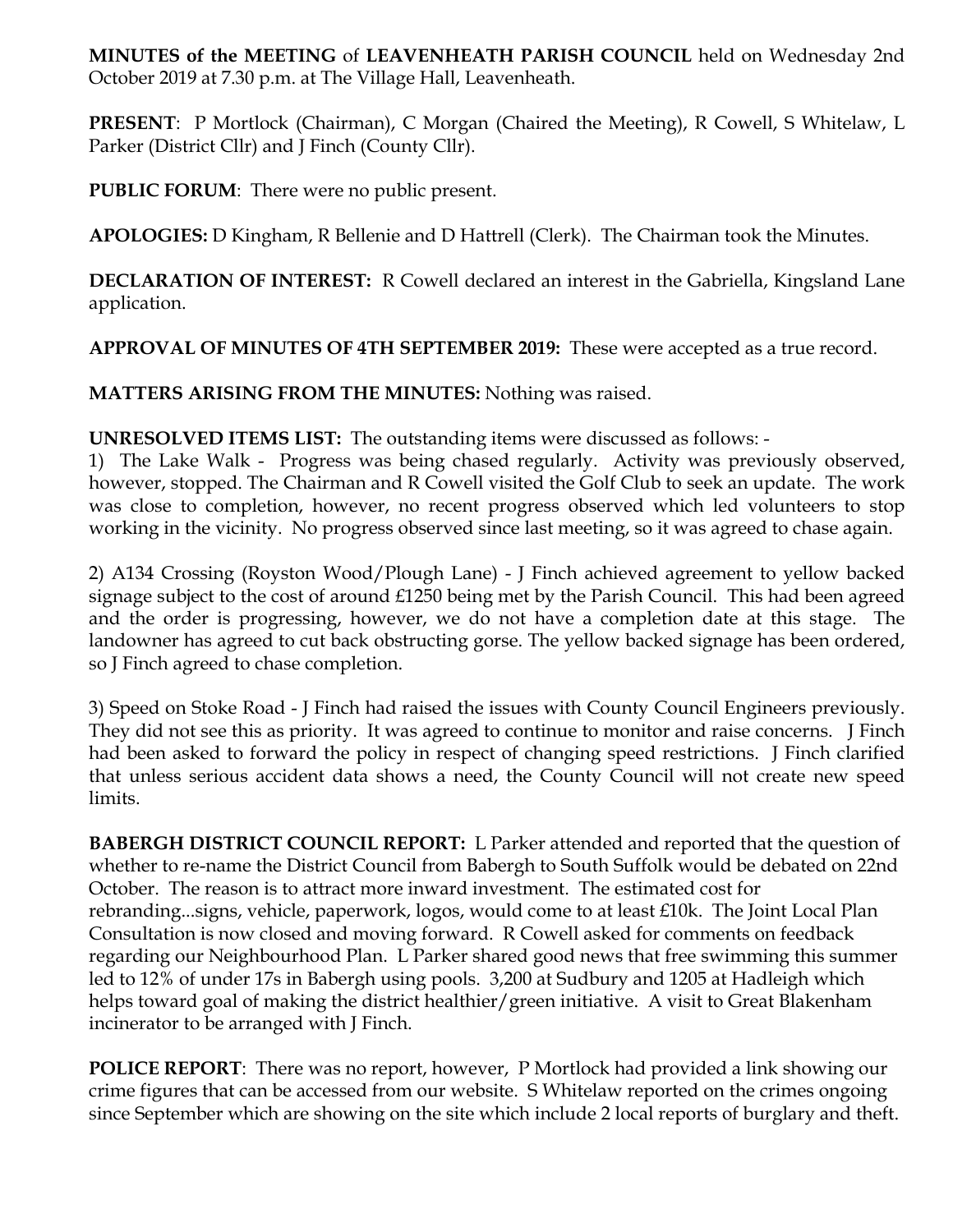**SUFFOLK COUNTY COUNCIL REPORT:** J Finch attended and reported on the response to the Sizewell public consultation and spoke at length about transport issues in this respect. He had walked six legs of his challenge along the Stour Valley Path, 2 stages remain which will be completed by the end of this month. Further Fostering/Adoption information sessions were arranged.

**NEIGHBOURHOOD PLANNING/ HOUSING NEEDS SURVEY:** All seemed up to date. R Cowell queried whether our plan has been overtaken by the Joint Local Plan.

**CORRESPONDENCE:** On-going correspondence was discussed.

**HIGHWAYS**: R Cowell had reported signage down at Heathlands and opposite Plough Lane. The Chairman reported a manhole cover broken along the High Road which now has barriers. L Parker suggested CIL funds for a dropped kerb at the church for better access due to the issue raised by a resident.

**FINANCE:** The Bank Balances as at 2nd October are £40976.26 in the Community Account and £15464.16 in the Rate Reward Account making a total of £56440.42. The second half of the Precept had been received at £9715 on 9th September.

## **The following were authorised for payment: -**

| Funds Transfer | 436.30 | D K Hattrell                              | Clerk's Salary            |
|----------------|--------|-------------------------------------------|---------------------------|
| Funds Transfer | 100.40 | <b>Inland Revenue Only</b>                | <b>Clerk's Deductions</b> |
| Funds Transfer | 169.13 | <b>SCC Pension ACC</b>                    | Clerk's Pension           |
| Funds Transfer | 319.20 | Tree & Lawn                               | V Green Maintenance       |
| Funds Transfer | 36.00  | Leavenheath Village Hall Hall hire        |                           |
| Funds Transfer | 15.00  | Leavenheath Village Hall N/Plan hall hire |                           |
|                |        |                                           |                           |

**Total £1076.03**

**REPORTS FROM ORGANISATIONS AND REPRESENTATIVES :** Reports were given from the Village Green, Village Hall and the Footpath Warden. There hadn't been a Village Hall Meeting recently. The Chairman informed the meeting in relation to the Village Green that all of funding set up, new bench, tree surgery, fence, plaque etc. In relation to footpaths, R Cowell talked about redistributing SCC footpath clearing efforts from those that don't need it to those that do. He will liaise with SCC Right of Way - **Action R Cowell**.

**IDEAS TO IMPROVE THE VILLAGE**: No ideas were raised.

**REPORTS AND QUESTIONS FROM CHAIRMAN AND MEMBERS**: The Chairman informed Council of forthcoming Community Woodland Events.

The meeting closed at **8.45 p.m**.